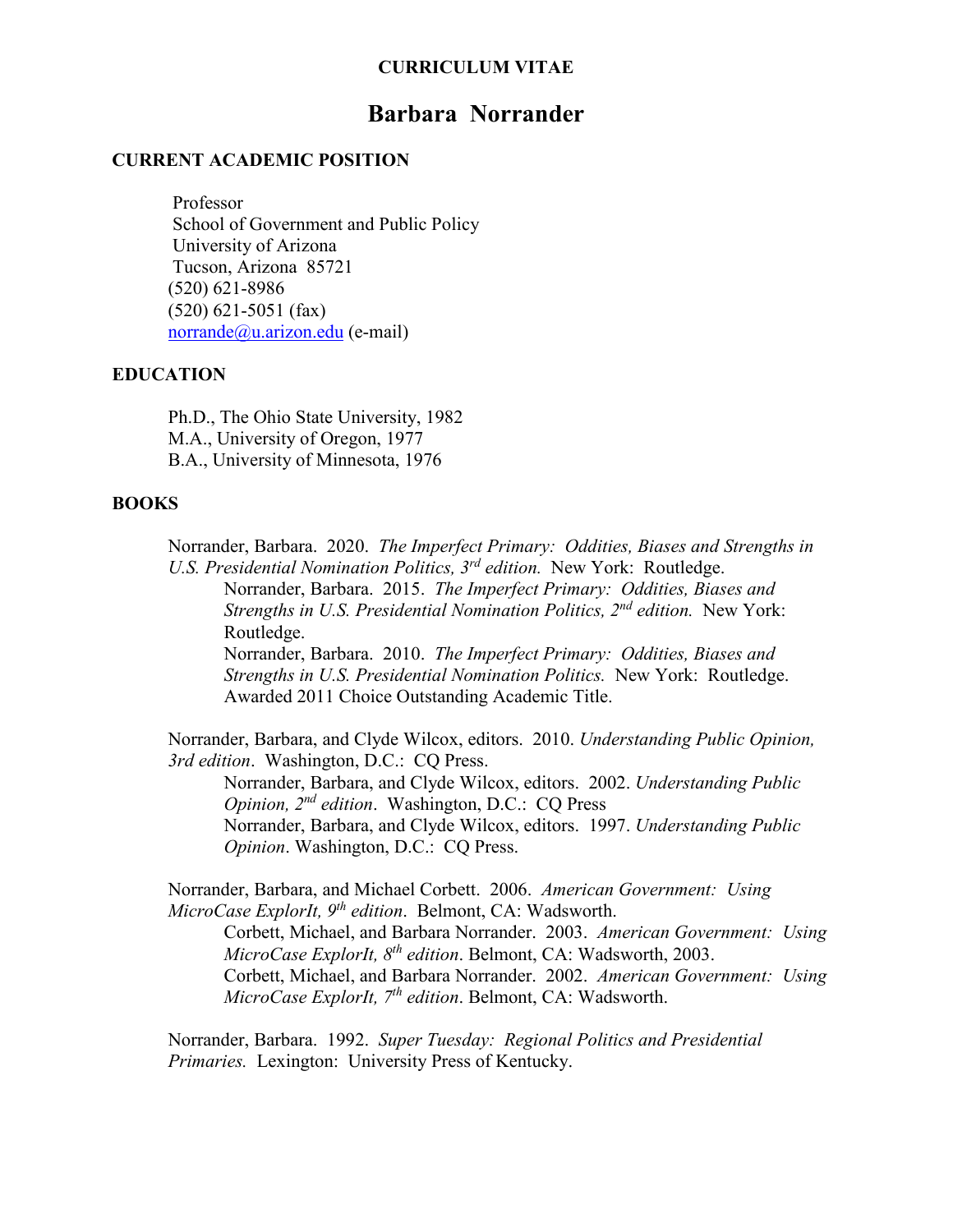#### **JOURNAL ARTICLES**

Ridenour, Joshua, Elizabeth Schmitt, and Barbara Norrander. 2019. "Change, Continuity and Partisan Sorting on Moral Issues." *The Forum* 17 (1): 141-57.

Norrander, Barbara, and Jay Wendland. 2016. "Open Versus Closed Primaries and the Ideological Composition of Presidential Primary Electorates." *Electoral Studies* 42 (June): 229-36.

Norrander, Barbara, and Jay Wendland. 2012. "The Primary End Game and General Election Outcomes: Are They Connected?" *The Forum* 10 (4): 119-26.

Norrander, Barbara, and Sylvia Manzano. 2010. "Minority Group Opinion in the U.S. States." *State Politics and Policy Quarterly* 10 (Winter): 446-83.

Norrander, Barbara. 2009. "The Polls: Public Support for Presidential Nomination Reform." *Public Opinion Quarterly* 73 (Fall): 578-589.

Desposato, Scott, and Barbara Norrander. 2009. "The Gender Gap in Latin America: Contextual and Individual Influences on Gender and Political Participation." *British Journal of Political Science* 39 (January): 141-62.

Norrander, Barbara, and Clyde Wilcox. 2008. "The Gender Gap in Ideology." *Political Behavior* 30 (December): 503-523.

Norrander, Barbara. 2007. "Choosing Among Indicators of State Public Opinion." *State Politics and Policy Quarterly* 7 (Summer): 152-59.

Norrander, Barbara. 2006. "The Attrition Game: Initial Resources, Initial Contests and the Exit of Candidates During the US Presidential Primary Season." *British Journal of Political Science* 36 (July): 487-507.

Norrander, Barbara. 2003. "The Intraparty Gender Gap: Differences between Male and Female Voters in the 1980-2000 Presidential Primaries." *PS: Political Science and Politics* 36 (April): 181-86.

Norrander, Barbara. 2001. "Measuring State Public Opinion with the Senate National Election Study." *State Politics and Policy Quarterly* 1 (March): 113-27.

Norrander, Barbara. 2000. "The Multi-Layered Impact of Public Opinion on Capital Punishment Implementation in the American States." *Political Research Quarterly* 53 (December): 771-93.

Norrander, Barbara. 2000. "The End Game in Post-Reform Presidential Nominations." *Journal of Politics*. 62 (November): 999-1013.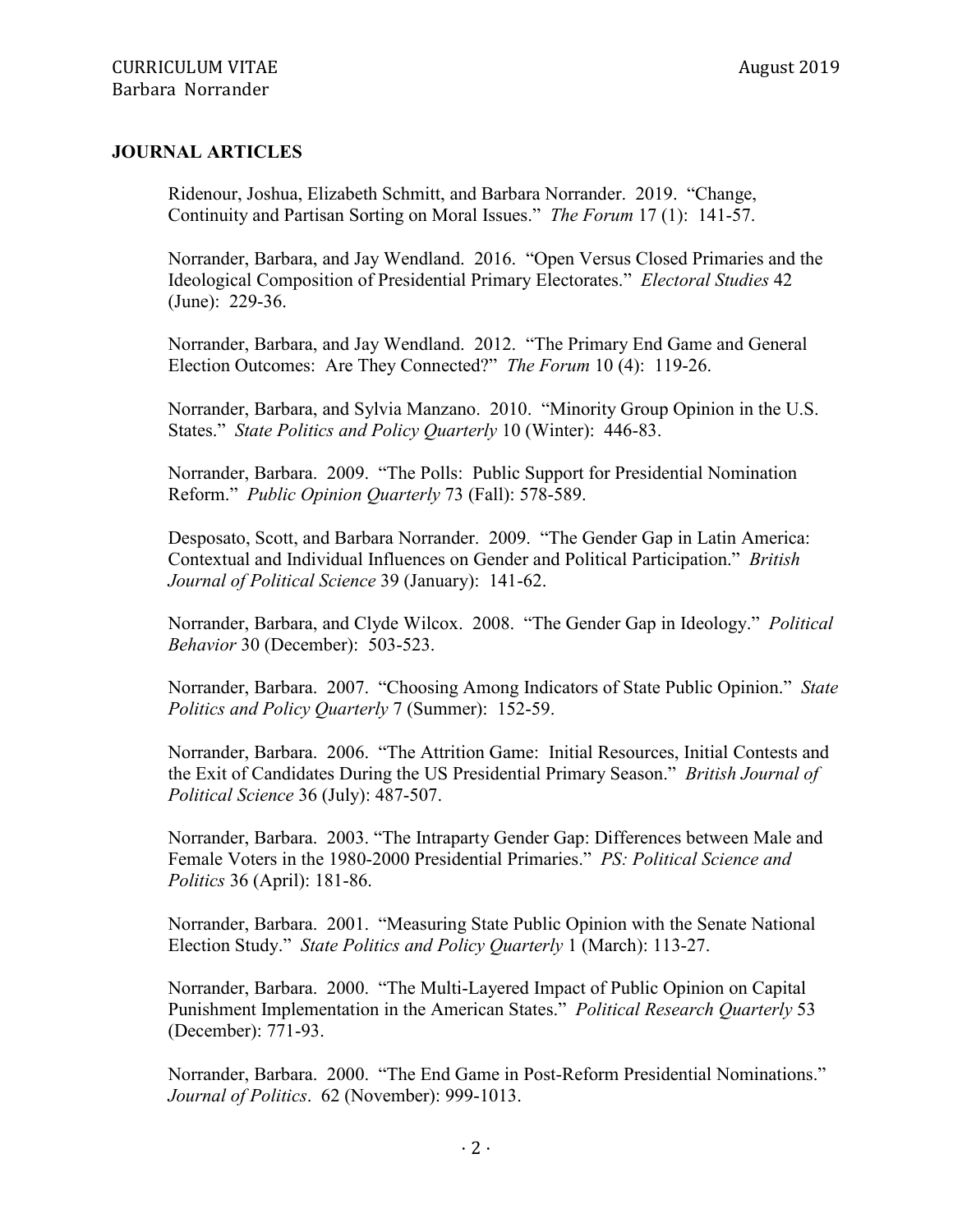Norrander, Barbara. 1999. "Evolution of the Gender Gap." *Public Opinion Quarterly* 63 (Winter): 566-76.

Norrander, Barbara, and Clyde Wilcox. 1999. "Public Opinion and Policymaking in the States: The Case of Post-Roe Abortion Policy." *Policy Studies Journal* 27 (December): 707-22. Reprinted in *The Public Clash of Private Values: The Politics of Morality Policy,* ed. Christopher Z. Mooney. New York: Chatham House, 2001: 143-159.

Norrander, Barbara, and Paul Raymond. 1998. "Gender and Support for Conventional and Unconventional Political Behaviors of Pro-Life Activists." *Social Science Journal* 35 (July): 393-405.

Norrander, Barbara. 1997. "The Independence Gap and the Gender Gap." *Public Opinion Quarterly* 61 (Fall): 464-476. Reprinted in *Gendering American Politics: Perspectives from the Literature*, ed. Karen O'Connor, Sarah E. Brewer and Michael Philip Fisher. New York: Pearson, Longman 2006.

Norrander, Barbara. 1996. "Field Essay: Presidential Nomination Politics in the Post-Reform Era." *Political Research Quarterly* 49 (December): 875-915.

Jones, Bradford, and Barbara Norrander. 1996. "The Reliability of Aggregated Public Opinion Measures." *American Journal of Political Science 40* (February): 295-309.

Norrander, Barbara, and Clyde Wilcox. 1993. "Rallying Around the Flag and Partisan Change: The Case of the Persian Gulf War." *Political Research Quarterly* 46 (December): 759-70.

Norrander, Barbara. 1993. "Nomination Choices: Caucus and Primary Outcomes, 1976- 1988." *American Journal of Political Science* 37 (May): 343-64.

Norrander, Barbara. 1991. "Explaining Individual Participation in Presidential Primaries." *Western Political Quarterly 44* (September): 640-65.

Raymond, Paul and Barbara Norrander. 1990. "Religion and Attitudes toward Anti-Abortion Protest." *Review of Religious Research 32* (December): 151-156.

Christman, Roy, and Barbara Norarnder. 1990. "Political Party Deregulation Via the Courts: The Case of California." *Journal of Law and Politics 6* (Summer): 723-42.

Grofman, Bernard, and Barbara Norrander. 1990. "Efficient Use of Reference Cues in a Single Dimension." *Public Choice 64* (3): 213-27.

Norrander, Barbara. 1989. "Ideological Representativeness of Presidential Primary Voters." *American Journal of Political Science 33*(August): 570-87.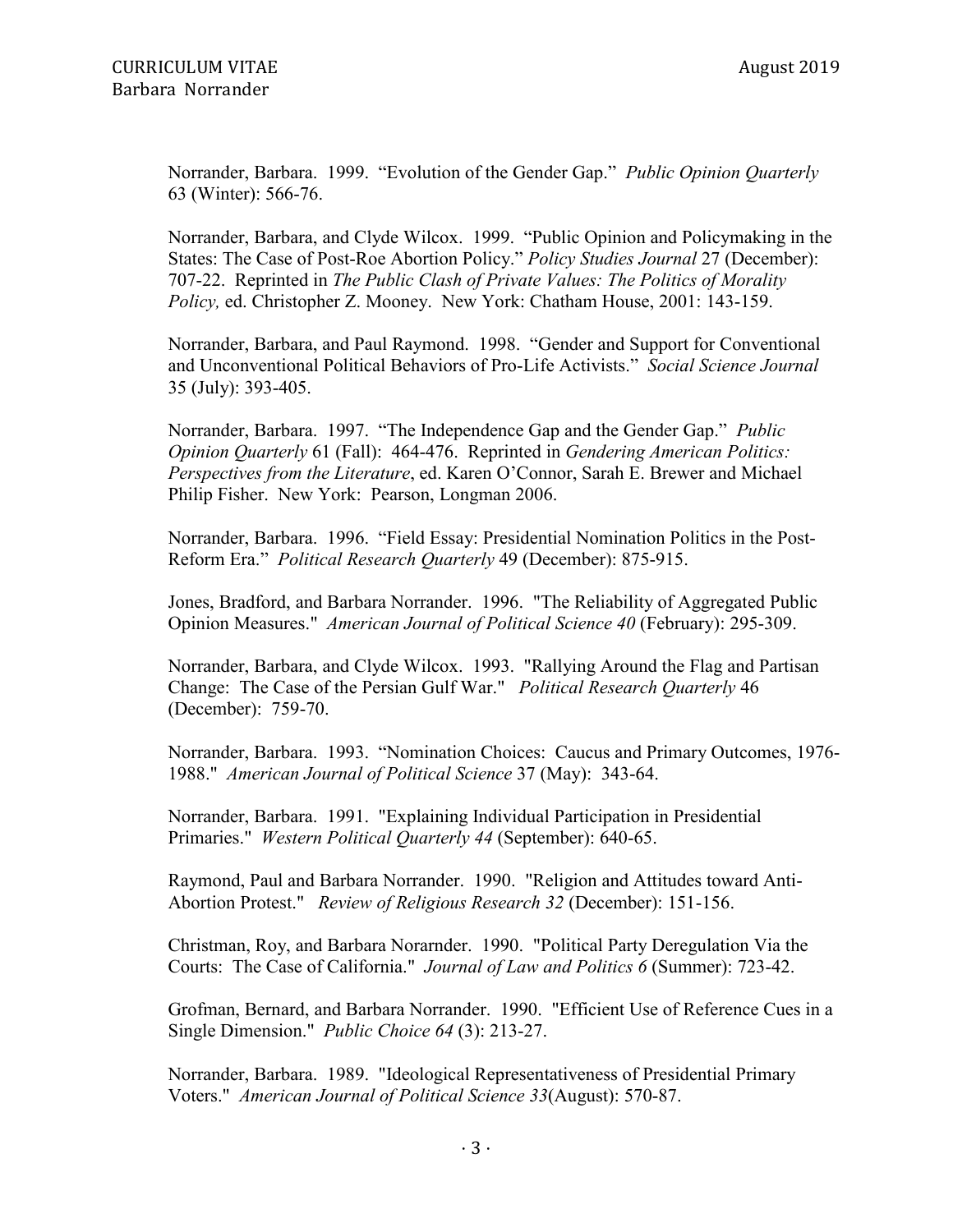Norrander, Barbara. 1989. "Explaining Cross-State Variation in Independents." *American Journal of Political Science 33* (May): 516-536.

Norrander, Barbara, and Bernard Grofman. 1988. "A Rational Choice Model of Citizen Participation in High and Low Commitment Electoral Activities." *Public Choice 57*: 187-92.

Norrander, Barbara. 1986. "Measuring Primary Turnout in Aggregate Analysis." *Political Behavior 8* (4): 356-73.

Norrander, Barbara. 1986. "Determinants of Local Party Campaign Activity." *Social Science Quarterly 67* (September): 561-71.

Norrander, Barbara. 1986. "Correlates of Vote Choice in the 1980 Presidential Primaries." *Journal of Politics* 48 (February): 156-66.

Norrander, Barbara. 1986. "Selective Participation: Presidential Primary Voters as a Subset of General Election Voters." *American Politics Quarterly 14* (January-April): 35- 53.

Norrander, Barbara, and Gregg W. Smith. 1985. "Type of Contest, Candidate Strategy and Turnout in Presidential Primaries." *American Politics Quarterly 13* (January): 25-50.

### **CHAPTERS**

Norrander, Barbara. 2018. "The Nature of Crossover Voters." In *Routledge Handbook of Primary Elections,* ed. Robert G. Boatright. New York: Routledge, Chapter 6, 119-32.

Norrander, Barbara. 2018. "The Conventional Versus the Unconventional: Presidential Nominations in 2016." In *Winning the Presidency 2016*, ed. William J. Crotty. New York: Routledge, Chapter 2, 34-56.

Norrander, Barbara. 2014. "Primary Elections and Caucuses." In *Guide to U.S. Political Parties*, ed. Marjorie Randon Hershey. Los Angeles: Sage, Chapter 21, 271-281.

Norrander, Barbara, and Clyde Wilcox. 2014. "Trends in the Geography of Women in the U.S. State Legislatures." In *Women in Elective Office, 3rd edition*, eds. Sue Thomas and Clyde Wilcox. New York: Oxford University Press, 273-287.

Norrander, Barbara. 2013. "Fighting Off Challengers: The 2012 Nomination of Mitt Romney." In *The American Elections of 2012*, eds. Janet Box-Steffensmeier and Steven E. Schier. New York: Routledge, 48-72.

Norrander, Barbara. 2013. "Parties and the Presidential Nominating Contests: The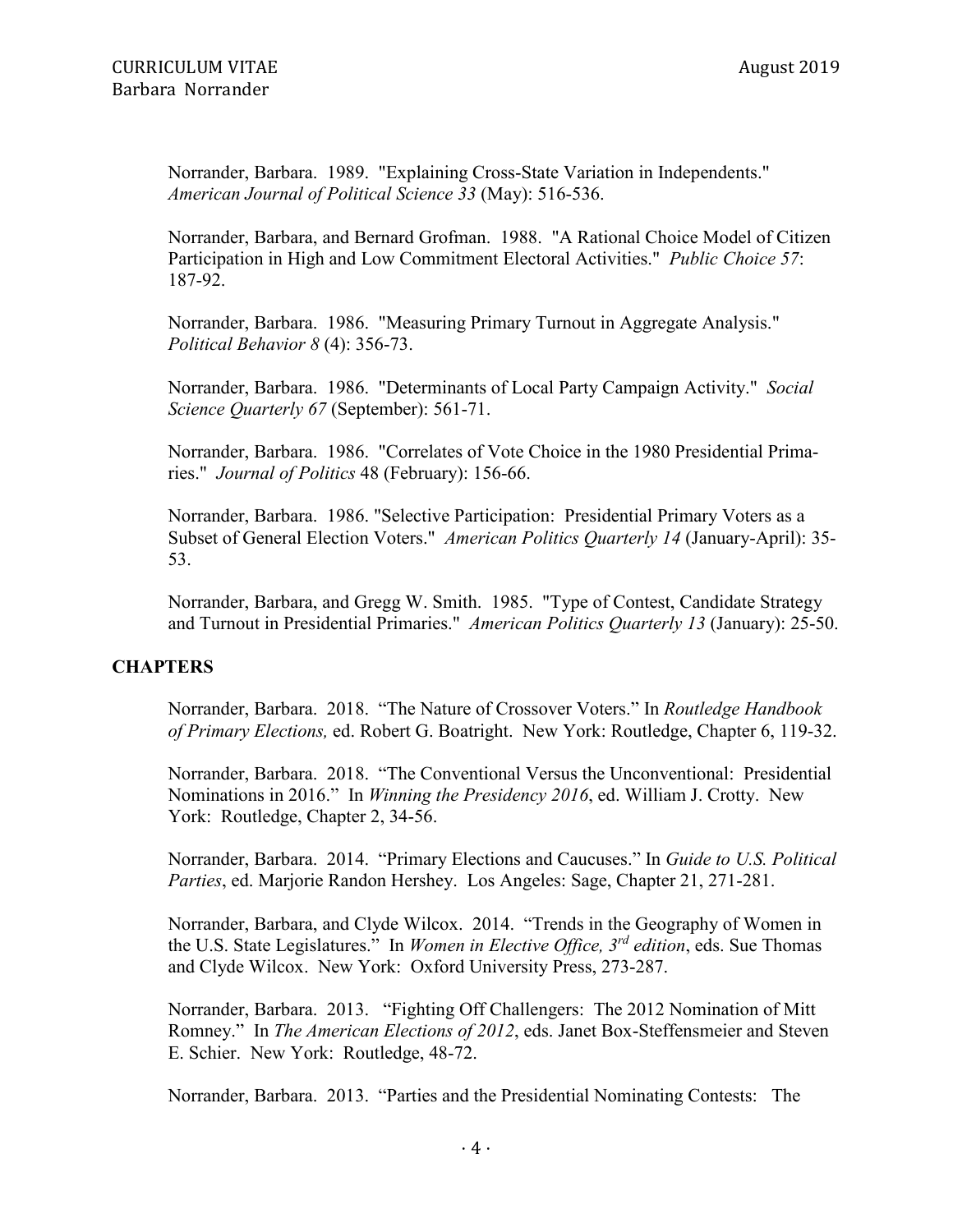Battles to Control the Nominating Calendar." In *The Parties Respond, 5th edition*, ed. Mark D. Brewer and L. Sandy Maisel. Boulder, CO: Westview Press, 161-80.

Norrander, Barbara, and Jay Wendland. 2011. "Redistricting in Arizona." In *Reapportionment and Redistricting in the West*, ed. Gary F. Moncrief. Lanham, MD: Lexington Books, 177-97. Cited in the U.S. Supreme Court opinion in *Arizona State Legislature v. Arizona Redistricting Commission*, June 29, 2015.

Norrander, Barbara. 2010. "Primary Elections." In *Oxford Handbook of American Elections and Political Behavior*, ed. Jan E. Leighley. New York: Oxford University Press, 514-30.

Norrander, Barbara. 2010. "The 2008 Presidential Nomination Calendar," 26-36, and "Lessons from the 1988 Southern Regional Primary," 37-49. In *The Rise of the West in Presidential Elections*, ed. Jennifer L. Robinson and W. David Patton. Salt Lake City: University of Utah Press.

Harper, Tiffany, and Barbara Norrander. 2010. "The Rise and Fall of George W. Bush: Popular Support for the President." In *Understanding Public Opinion, 3rd edition*, ed., Barbara Norrander and Clyde Wilcox. Washington, DC: CQ Press, 215-38.

Norrander, Barbara, and Clyde Wilcox. 2010. "The Diverse Paths to Understanding Public Opinion." In *Understanding Public Opinion, 3rd edition*, ed., Barbara Norrander and Clyde Wilcox. Washington, DC: CQ Press, xxi-xxxvii.

Norrander, Barbara. 2009. "Democratic Marathon, Republican Sprint: The 2008 Presidential Nominations." In *The American Elections of 2008*, ed., Janet M. Box-Steffensmeier and Steven E. Schier. Lanham, MD: Rowman and Littlefield, 33-54.

Norrander, Barbara. 2009. "What Political Scientists May (or May Not) Know about Presidential Nominations." In *Evolution and Revolution in the Nominations Process*, ed. Jack Citrin. Lanham, MD: Rowman and Littlefield, 95-108.

Norrander, Barbara. 2008. "Polling" and "Public Opinion." In *Political Encyclopedia of U.S. States and Regions*, ed. Donald P. Haider-Markel. Washington, DC: CQ Press.

Norrander, Barbara. 2008. "The History of the Gender Gaps." In *The Gender Gap: Voting and the Sexes*, ed. Lois Duke-Whitaker. Urbana, IL: University of Illinois Press, 9-32.

Norrander, Barbara, and Jan Norrander. 2007. "Stem Cell Research and the 2004 Election." In *A Matter of Faith? Religion in the 2004 Election*, ed. David E. Campbell. Washington, DC: Brookings Institution, 142-59.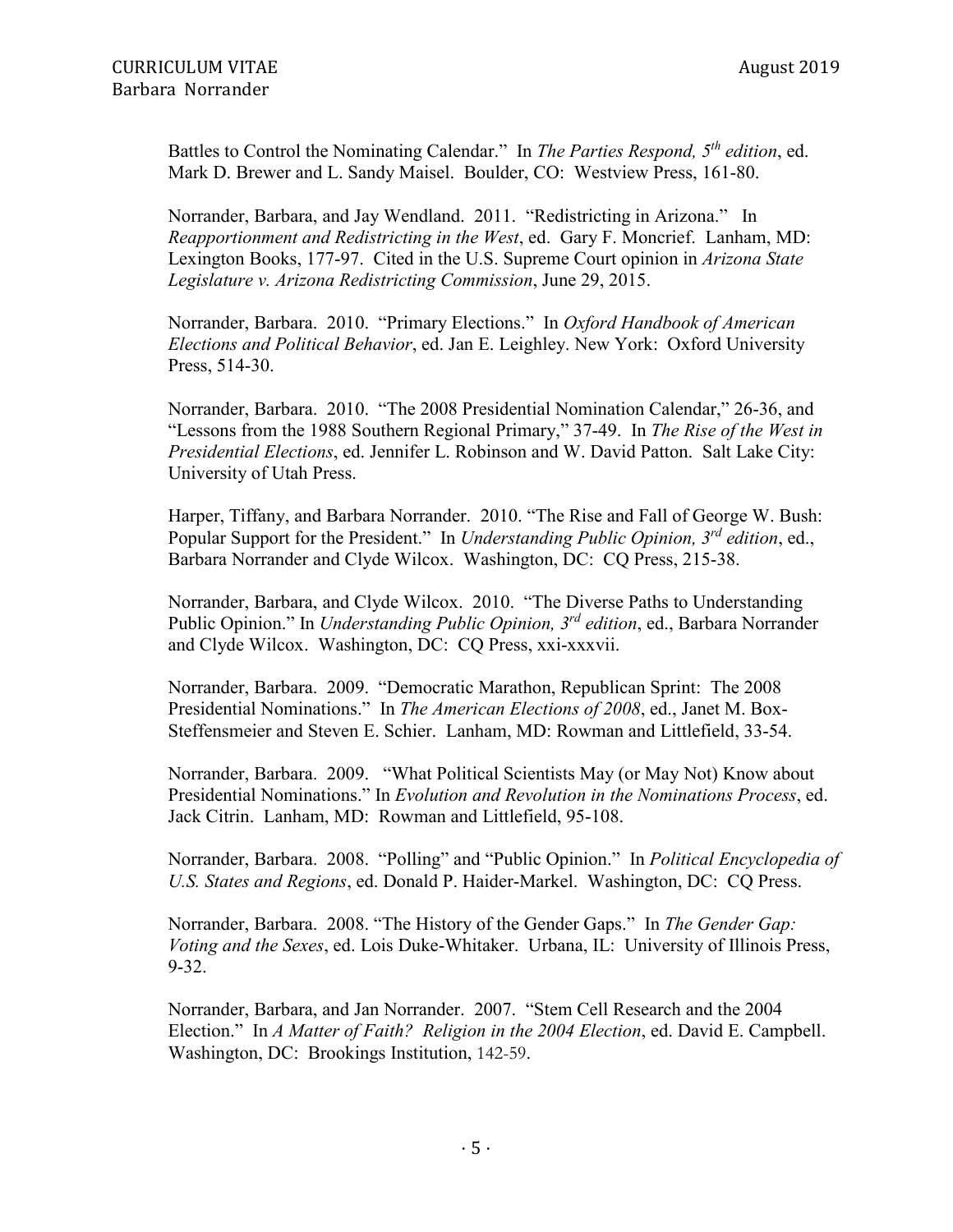Norrander, Barbara, and Clyde Wilcox. 2006. "State Residency, State Laws, and Public Opinion." In *Public Opinion in State Politics*, ed. Jeffrey E. Cohen. Stanford, CA: Stanford University Press, 38-52.

Norrander, Barbara, and Clyde Wilcox. 2005. "Change and Continuity in the Geography of Women State Legislators." In *Women in Elected Office: Past, Present, and Future,* 2nd edition, ed., Sue Thomas and Clyde Wilcox. New York: Oxford University Press, 176- 96.

Kanthak, Kristin, and Barbara Norrander. 2004. "The Enduring Gender Gap." In *Models of Voting in Presidential Elections: The 2000 Election*, ed., Herbert Weisberg and Clyde Wilcox. Stanford, CA: Stanford University Press, 2004: 141 – 160.

Rivera, Sylvia Manzano, and Barbara Norrander. 2002. "Parties and Politics in Arizona." *In Politics and Public Policy in Arizona, 3rd edition*, ed., Zachary A. Smith. Westport, CT: Praeger, 9 - 30.

Wilcox, Clyde, and Barbara Norrander. 2002. "Of Moods and Morals: The Dynamics of Opinion on Abortion and Gay Rights." In *Understanding Public Opinion*, 2nd edition, ed., Barbara Norrander and Clyde Wilcox. Washington, D.C.: CQ Press, 121-48.

Wilcox, Clyde, and Barbara Norrander. 2002. "The Diverse Paths to Understanding Public Opinion." In *Understanding Public Opinion*, 2nd edition, ed., Barbara Norrander and Clyde Wilcox. Washington, D.C.: CQ Press, 1-16.

McMullen, Jody, and Barbara Norrander. 2002. "The Gender Gap in Presidential Nominations." In *In Pursuit of the White House, 2000*, ed., William G. Mayer. Chatham, NJ: Chatham House, 139-201.

Norrander, Barbara. 1999. "Is the Gender Gap Growing?". In *Reelection 1996: How Americans Voted, ed*., Herbert Weisberg and Janet Box-Steffensmeier. Chatham, NJ: Chatham House, 145-61.

Norrander, Barbara, and Clyde Wilcox. 1998. "The Geography of Gender Power: Women in State Legislatures." In *Women in Elected Office: Past, Present, and Future,* ed., Sue Thomas and Clyde Wilcox. New York: Oxford University Press, 103-17.

Norrander, Barbara. 1997. "Partisanship and Issues in the 1990s." In *Understanding Public Opinion*, ed., Barbara Norrander and Clyde Wilcox. Washington, D.C.: CQ Press, 111-28.

Norrander, Barbara. 1995. "The Politicization of Gender." In *The New American Politics*, ed., Bryan D. Jones. Boulder, CO: Westview, 79-92.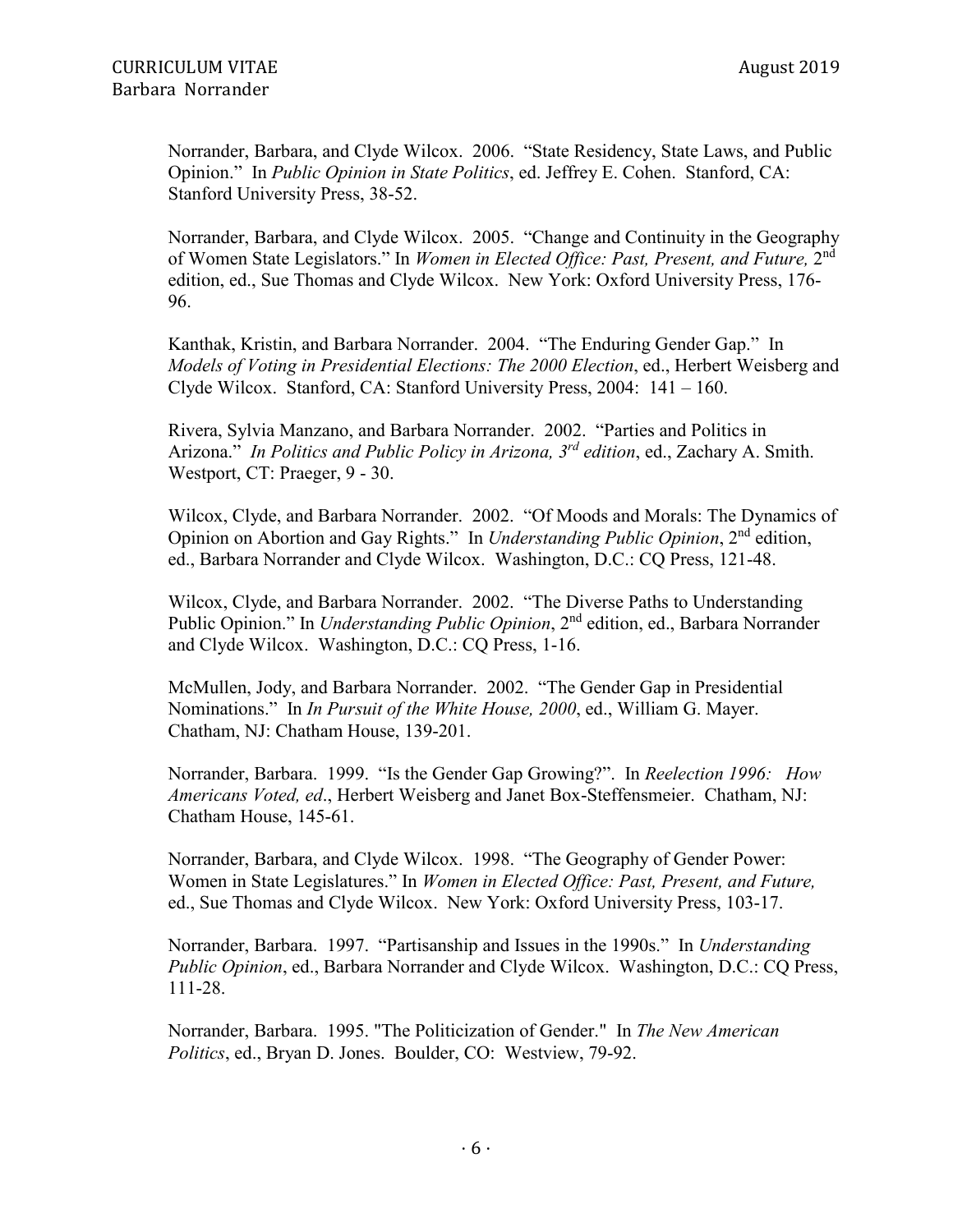Norrander, Barbara. 1991. "The Best Laid Plans . . . Evaluating Super Tuesday 1988." In *Nominating the President*, ed., Emmett Buell and Lee Sigelman. Knoxville: University of Tennessee Press, 72-90.

Norrander, Barbara. 1991. "Abortion and Anti-Abortion Politics," "Turnout," "Turnout in Primaries," "Proportional Representation," "Winner-Take-All-System," "Fair Reflection of Presidential Preference," "Loophole Primaries," "Residence Requirements," "Ripon Society," "Eugene McCarthy," "Fred Harris," "James Hunt," and "Ellen McCormack." In *Encyclopedia of American Political Parties and Elections*, ed., L. Sandy Maisel. New York: Garland Publishing.

## **BOOK REVIEWS**

Review of Elaine C. Kamarck's *Primary Politics: How Presidential Candidates Have Shaped the Modern Nominating System*. *Congress & the Presidency* 37 (May-August, 2010): 221-223.

Review Essay, "Selecting a President: Rules and Reform." *Congress & the Presidency* 24 (Spring, 1997): 79-84.

Review of Larry Bartels's *Presidential Primaries and the Dynamics of Public Choice*. In *Congress & the Presidency* 16 (Spring, 1989): 68-70.

### **OTHER PUBLICATIONS**

Norrander, Barbara. March 1, 2019. "Primary Primers: This is How Americans Will Choose Their Presidential Candidates in 2020." LSE (London School of Economics) US Centre Blog, [https://blogs.lse.ac.uk/usappblog/2019/03/01/primary-primers-this-is-how](https://blogs.lse.ac.uk/usappblog/2019/03/01/primary-primers-this-is-how-americans-will-choose-their-presidential-candidates-in-2020/)[americans-will-choose-their-presidential-candidates-in-2020/](https://blogs.lse.ac.uk/usappblog/2019/03/01/primary-primers-this-is-how-americans-will-choose-their-presidential-candidates-in-2020/)

Norrander, Barbara and Lisa Sanchez. October 25, 2018. "In Arizona's Nasty, Hard-Fought 2018 Senate Race, It's All Going to Come Down to Turnout." LES (London School of Economics) US Centre Blog, [http://blogs.lse.ac.uk/usappblog/2018/10/25/in](http://blogs.lse.ac.uk/usappblog/2018/10/25/in-arizonas-nasty-hard-fought-2018-senate-race-its-all-going-to-come-down-to-turnout/)[arizonas-nasty-hard-fought-2018-senate-race-its-all-going-to-come-down-to-turnout/](http://blogs.lse.ac.uk/usappblog/2018/10/25/in-arizonas-nasty-hard-fought-2018-senate-race-its-all-going-to-come-down-to-turnout/) or <http://bit.ly/2JeokKV>

Norrander, Barbara. October 25, 2018. "Race for the Senate 2018: Key Issues in Arizona." Brookings, [https://www.brookings.edu/blog/fixgov/2018/10/25/race-for-the](https://www.brookings.edu/blog/fixgov/2018/10/25/race-for-the-senate-2018-key-issues-in-arizona/)[senate-2018-key-issues-in-arizona/](https://www.brookings.edu/blog/fixgov/2018/10/25/race-for-the-senate-2018-key-issues-in-arizona/)

Norrander, Barbara. October 26, 2016. "Battleground States: Arizona." *The Cook Political Report*.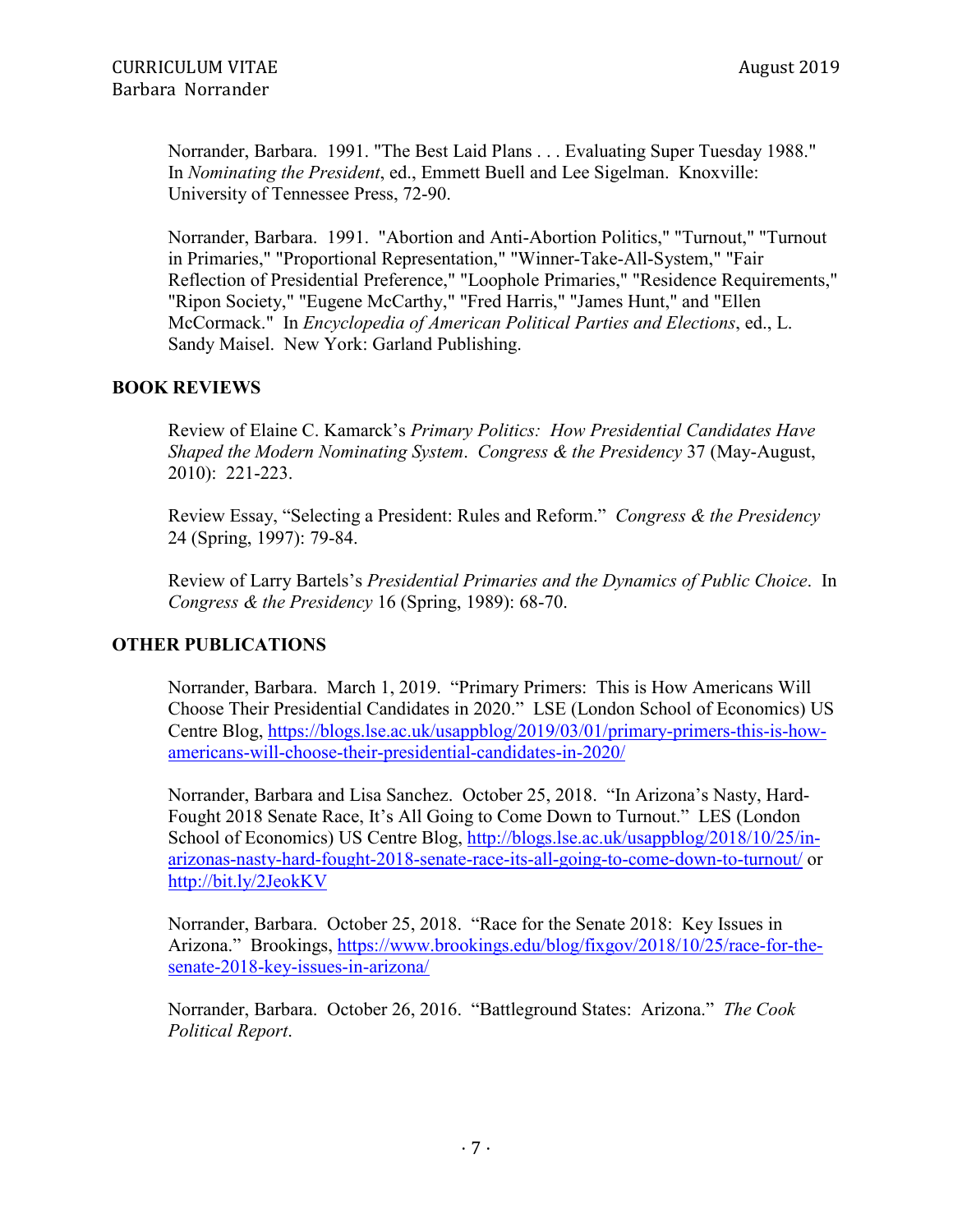Norrander, Barbara. October 24, 2016. "Race for the Senate 2016: Key Issues in Arizona." Brookings Institution, <https://www.brookings.edu/blog/fixgov/2016/10/24/race-for-the-senate-2016-arizona/>

Norrander, Barbara. October 18, 2016. "In Arizona's Senate Race, a Long-term Incumbent Faces a Rising National Tide." LSE (London School of Economics) USAPP Blog, [http://blogs.lse.ac.uk/usappblog/2016/10/18/in-arizonas-senate-race-a-long-term](http://blogs.lse.ac.uk/usappblog/2016/10/18/in-arizonas-senate-race-a-long-term-incumbent-faces-a-rising-national-tide/)[incumbent-faces-a-rising-national-tide/](http://blogs.lse.ac.uk/usappblog/2016/10/18/in-arizonas-senate-race-a-long-term-incumbent-faces-a-rising-national-tide/)

Reprinted as Norrander, Barbara. October 18, 2016. "Can McCain Save His Senate Seat in Arizona," *Newsweek*, [http://www.newsweek.com/can-mccain](http://www.newsweek.com/can-mccain-save-his-senate-seat-arizona-511283)[save-his-senate-seat-arizona-511283](http://www.newsweek.com/can-mccain-save-his-senate-seat-arizona-511283) .

Norrander, Barbara. June 27, 2016. "Women Vote at Higher Rates Than Men. That Might Help Clinton in November." Monkey Cage, *Washington Post*. [https://www.washingtonpost.com/news/monkey-cage/wp/2016/06/27/women-vote-at](https://www.washingtonpost.com/news/monkey-cage/wp/2016/06/27/women-vote-at-higher-rates-than-men-that-might-help-clinton-in-november/)[higher-rates-than-men-that-might-help-clinton-in-november/](https://www.washingtonpost.com/news/monkey-cage/wp/2016/06/27/women-vote-at-higher-rates-than-men-that-might-help-clinton-in-november/)

Norrander, Barbara. February 26, 2016. "Is Hillary Losing the Women's Vote? Nope. Here's How the Gender Gap Really Works." Monkey Cage, *Washington Post*. [https://www.washingtonpost.com/news/monkey-cage/wp/2016/02/26/is-hillary-losing](https://www.washingtonpost.com/news/monkey-cage/wp/2016/02/26/is-hillary-losing-the-womens-vote-nope-heres-how-the-gender-gap-really-works/)[the-womens-vote-nope-heres-how-the-gender-gap-really-works/](https://www.washingtonpost.com/news/monkey-cage/wp/2016/02/26/is-hillary-losing-the-womens-vote-nope-heres-how-the-gender-gap-really-works/) or <https://wapo.st/1Q8hTX9>

Norrander, Barbara and Jan Leighley. 2007. "Don't Blink or You'll Miss 'Em: The 2008 Presidential Primaries." University of Arizona *Alumnus* (Fall): 46-47.

### **CONVENTION PAPERS (recent)**

"Gender and Economic Voting." Midwest Political Science Association, Chicago, IL, April  $5 - 8$ , 2018.

"Representativeness of Presidential Primary Voters in an Era of Polarized Parties." With Jay Wendland. State of the Parties: 2016 & Beyond Conference, University of Akron, Ohio, November 9 – 10, 2017.

"The Two Gender Gaps in Presidential Primaries." Western Political Science Association, Vancouver, Canada, April 13 – 15, 2017.

"The Nature of Presidential Primary Voters: The Two Gender Gaps." Midwest Political Science Association, Chicago, IL, April 8 – 11, 2016.

"Symbolic Representation from the U.S. House of Representatives: Comparing the Effects of Members' Gender, Race and Ethnicity." "Symbolic Representation? Groups and Representation in Contemporary Democratic Practices," Arizona State University, Tempe, Arizona, February 19, 2016.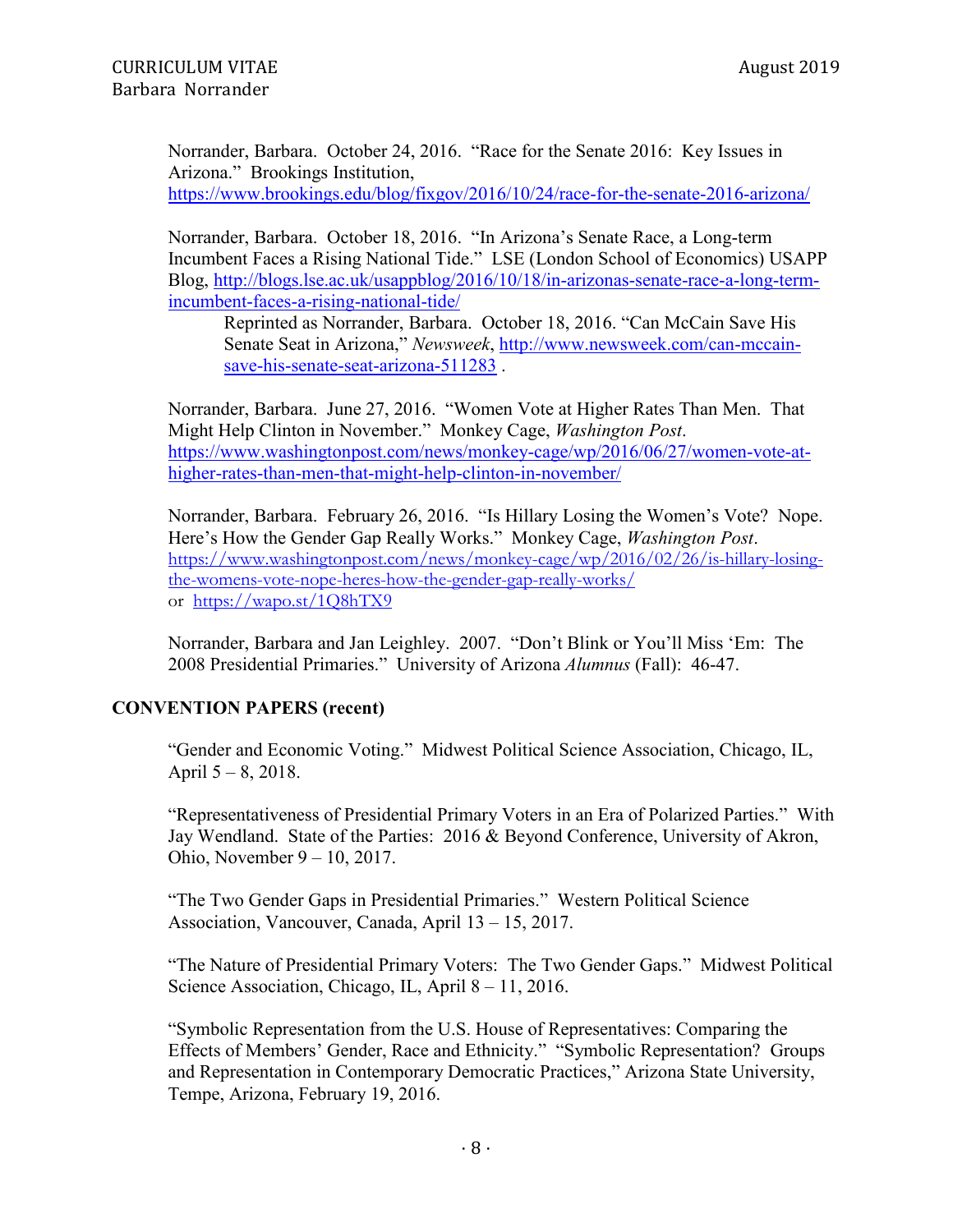"The Nature of Crossover Voters." Iowa Caucus Conference, University of Iowa, January 31 – February 1, 2016.

"Why Closed Primaries Do Not Contribute to Polarization." With Jay Wendland. American Political Science Association, San Francisco, CA, September 3 – 6, 2015.

"A Closer Look at Partisanship in the 50 States." State Politics and Policy Conference, Sacramento State University, May 28 – 30, 2015.

"A Theory of Partisanship in the States." Midwest Political Science Association, Chicago, IL, April 16 – 19, 2015.

"Are There Any Gender Gaps on Women's Issues?: The Case of Abortion Labels." American Political Science Association, Washington, DC, August 28 – 31, 2014.

"State Primary Laws and the Ideological Composition of Primary Electorates." With Jay Wendland. State Politics and Policy Conference, Indiana University, Bloomington, IN, May  $15 - 17$ , 2014.

### **DISSERTATION**

"Mass Behavior in Presidential Primaries: Individual and Structural Determinants." Ohio State University, 1982. Committee: Herbert Asher (chair), John Kessel, Herbert Weisberg.

### **OFFICES AND BOARD MEMBERSHIPS**

President. Western Political Science Association, 2004-2005.

Vice President and Program Chair. Western Political Science Association, 2003-2004.

Editorial board member, *PS: Political Science & Politics*, 2019-2021.

Editorial board member, *State Politics and Policy Quarterly*, 2003-2011, 2014-2019.

Member, Executive Committee, Political Organizations and Parties section of the American Political Science Association, 2004-2006.

Editorial board member, Westview Press, Dilemmas in American Politics series, 2005- 2007.

Editorial board member, *The Journal of Politics*, 2001-2004.

Member, Executive Council, Midwest Political Science Association, 2001-2004.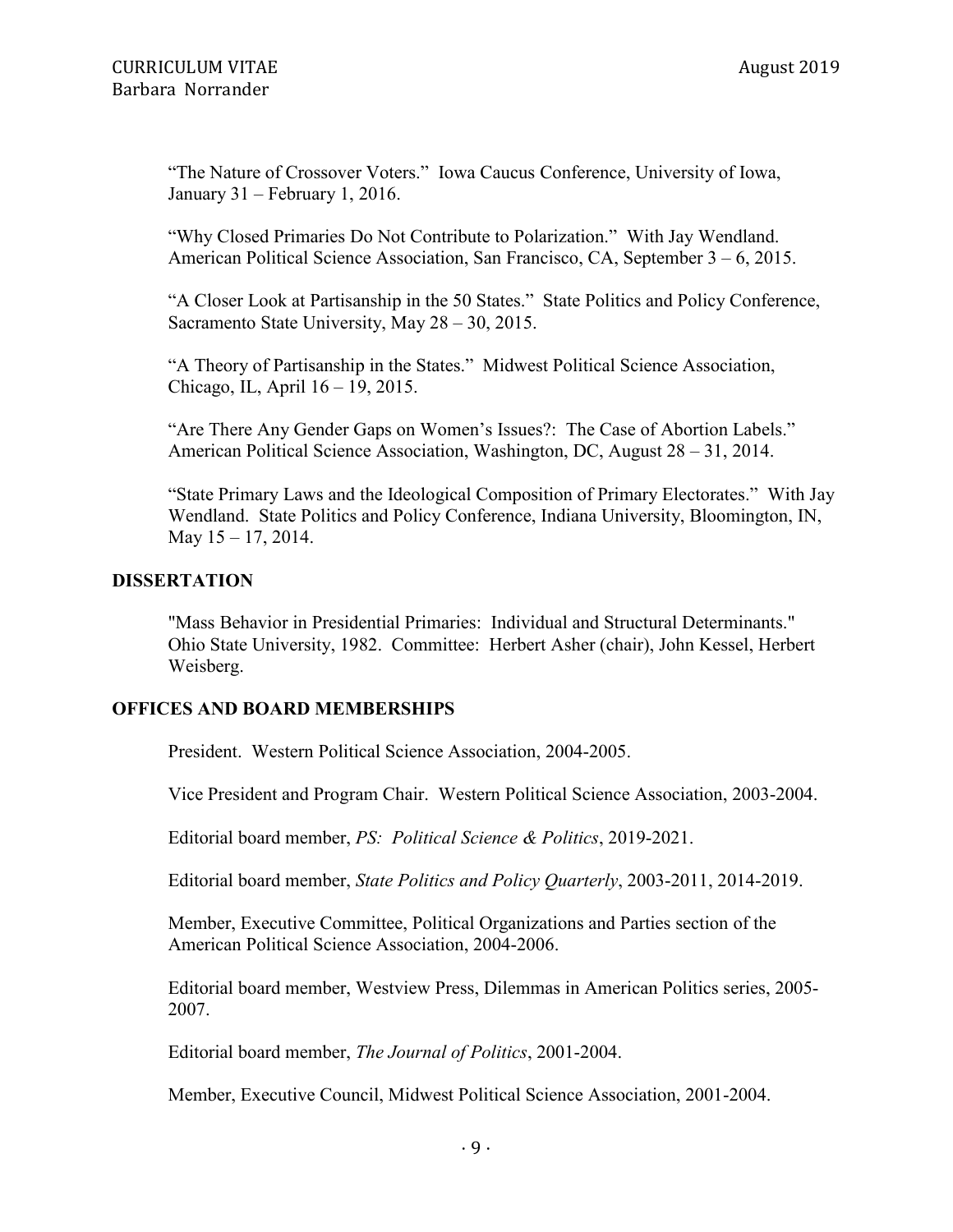Member, Executive Committee, Western Political Science Association, 1999-2002; 2003-2006.

Member, Executive Committee, Elections, Public Opinion & Voting Behavior section of the American Political Science Association, 1998-2000.

Editorial board member, *American Journal of Political Science*, 1994-1997.

### **AWARDS**

Choice (American Library Association) Outstanding Academic Title Award, 2011, for *The Imperfect Primary*.

Best paper award from the Section on Representation and Electoral Systems, American Political Science Association Convention, 1989.

Meritorious Performance and Professional Promise Award, San Jose State University, 1986, 1987, 1988, 1989, 1990.

California State University Affirmative Action Faculty Development Program, 1986, 1987, 1988, 1989.

Bryan Prize. Dissertation award from the Department of Political Science, Ohio State University, 1983.

Presidential Fellowship. Dissertation fellowship from the Graduate School, Ohio State University, 1981-82.

### **TEACHING CAREER**

| 1999-<br>1990-99                    | Professor<br>Associate Professor (tenure awarded 1992)<br>School of Government and Public Policy<br>University of Arizona                                                          |
|-------------------------------------|------------------------------------------------------------------------------------------------------------------------------------------------------------------------------------|
| 1989-1990<br>1985-1989              | <b>Associate Professor</b><br><b>Assistant Professor</b><br>Department of Political Science<br>San Jose State University                                                           |
| 1984-1985<br>1983-1984<br>1982-1983 | Visiting Assistant Professor, University of Kentucky<br>Visiting Assistant Professor, University of Wisconsin-Milwaukee<br>Acting Assistant Professor, College of William and Mary |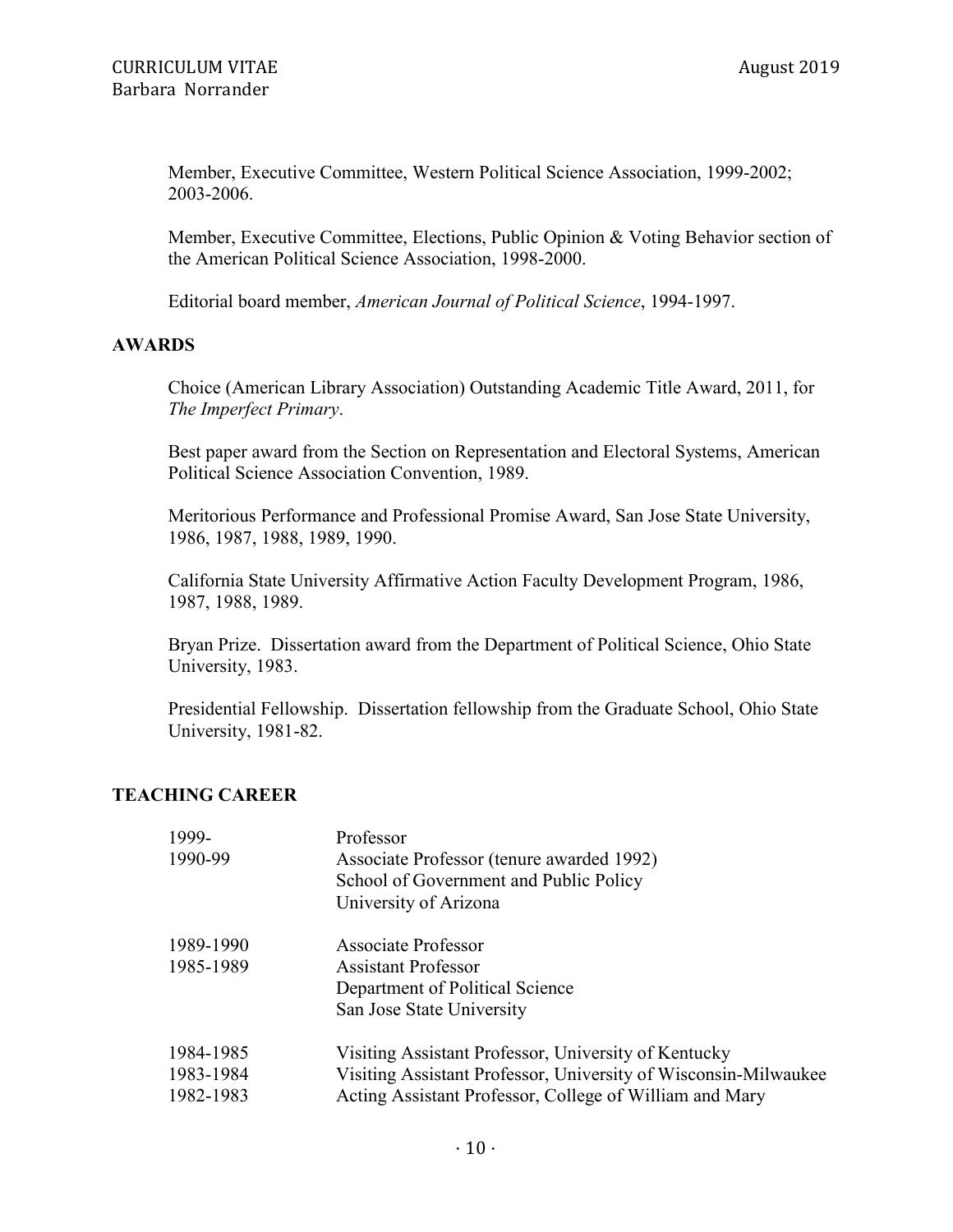#### **COURSES TAUGHT**

Undergraduate Classes: American National Government (POL 201) American Political Parties (POL 331) Elections and Voting Behavior (POL 435) Politics, Policy and Governance: The U.S. and the World (SGPP 300A)

Graduate Classes: Domestic Politics Influence on U.S. Foreign Policy (POL 581A) Gender and Politics (POL 630)

#### **PROFESSIONAL SERVICE**

Chair, State Politics and Policy Conference Site Selection Committee, 2017-2018.

Member, Betty Moulds Lifetime Service Award, Western Political Science Association, 2017-2018.

Member, Warren E. Miller Award, Elections, Public Opinion and Voting Behavior section of the American Political Science Association, 2017-2018.

Member, E. E. Schattschneider Award for best dissertation on American politics, American Political Science Association, 2014-2015.

Member, Nominations Committee, APSA Organized Section on Elections, Public Opinion, and Voting Behavior, 2014.

Chair, William Anderson Award Committee for best dissertation on state and local government, American Political Science Association, 2010-2011.

Member, Career Achievement Award, APSA Organized Section on State Politics and Policy, 2010.

Member, Emerging Scholar Award Committee, APSA Organized Section on Elections, Public Opinion, and Voting Behavior, 2009.

Member, Breckinridge Paper Award Committee, Midwest Political Science Association, 2009-2010.

Chair (2008), Member (2007), *State Politics and Policy Quarterly* best paper award, 2007-2008.

Chair, Nominations Committee, Western Political Science Association, 2007-2009.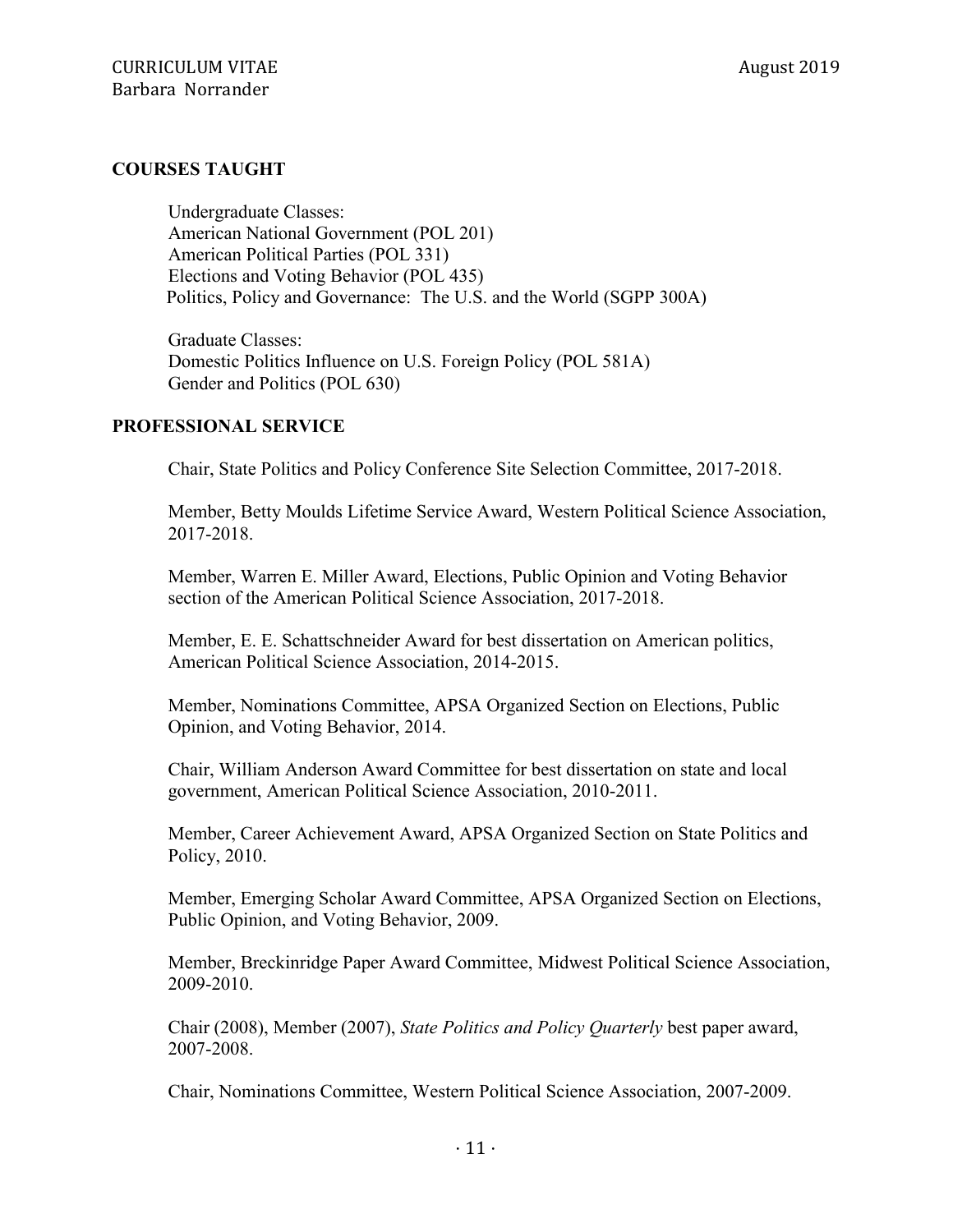Member, Best Paper by an Emerging Scholar Award, Midwest Political Science Association, 2007.

Chair, Emerging Scholar Award, Political Organizations and Parties section of the American Political Science Association, 2005.

Program Chair. Conference Theme: "Borrowing From Ourselves: Intradisciplinary Discussion in Political Science." Western Political Science Association Convention, Portland, OR, March 11 – 13, 2004.

Chair, Best Paper Award for State Politics and Policy section of the American Political Science Convention, 2003.

Member, *Journal of Politics* Editor Selection Committee, Southern Political Science Association, 2003-2004.

Section coordinator, "State Politics and Policy," American Political Science Convention, Boston, MA, August 29 - September 1, 2002.

Member, Nominating Committee, Elections, Public Opinion and Voting Behavior section, American Political Science Association, 2002.

Member, Site Selection Committee, State Politics and Policy conferences, 2002-2003.

Section coordinator, "Parties, Interest Groups and Political Organizations," Western Political Science Convention, San Jose, CA, March 24-26, 2000.

Member, Betty Nesvold Paper Award Committee, Western Political Science Association, 1998.

Section coordinator, "Voting and Elections" Western Political Science Convention, Tucson, AZ, March 13-15, 1997.

Chair, Dissertation Award, Western Political Science Association, 1997.

Member, Pi Sigma Alpha (best paper) Award Committee, Midwest Political Science Association, 1994.

Chair (1993), member (1992), Alice Paul Dissertation Committee, Women's Caucus for Political Science.

Chair, Nominations Committee, Women's Caucus for Political Science, 1990-1991.

Manuscript reviewer for *American Journal of Political Science; American Political*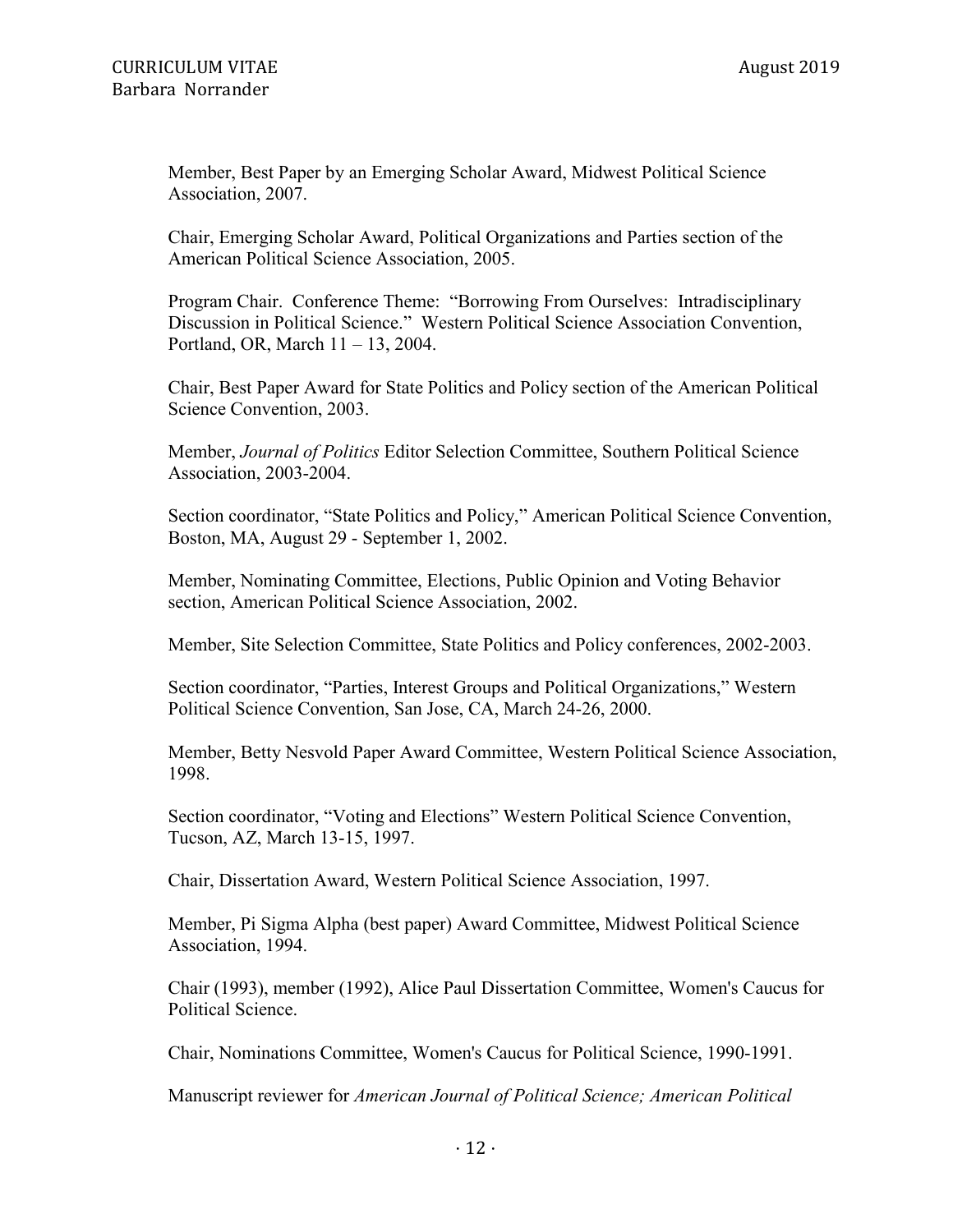*Science Review; American Politics Research; American Review of Politics; British Journal of Political Science; Electoral Studies; Harvard International Journal of Press/Politics; Journal of Elections, Public Opinion and Parties; Journal of Political and Military Sociology; Journal of Politics; Journal of Political Marketing; Journal of Theoretical Politics; Journal of Women, Politics and Policy; Latin American Politics and Society; Legislative Studies Quarterly; Party Politics; Policy Studies Quarterly; Political Analysis; Political Behavior; Political Communication; Political Psychology; Political Research Quarterly; Political Studies; Politics and Gender; Politics and Policy; Politics, Groups and Identities; Polity; Presidential Studies Quarterly; PS: Political Science & Politics; Public Opinion Quarterly; Social Forces; Social Science Journal; Social Science Quarterly; Sociological Spectrum*; *Southeastern Political Review; State and Local Government Review; State Politics and Policy Quarterly; Women & Politics*. National Science Foundation; National Endowment for the Humanities. Addison-Wesley Publishing; Brookings Institution; Congressional Quarterly Press; Houghton Mifflin; Longman; Lynne Rienner; Norton; Oxford; Palgrave; F.E. Peacock; Routledge; Stanford University Press; St. Martins; Taylor and Francis; University of Michigan Press; Wadsworth; Westview.

## **COMMUNITY SERVICE**

Media interviews: ABCNyheter (Norway), Arizona *Daily Star, Arizona Republic,*  Associated Press, *Atlanta Constitution, BBC* (website), *Bloomberg Report, Boston Globe,* CBC News: Morning (Canada TV), CBS Evening News, *Christian Science Monitor*, *Cleveland Plain Dealer, Congressional Quarterly Weekly Reports*, CNN, *CQ Roll Call*, *Dallas Morning News,* CSPAN BookTV, *Fort Lauderdale Sun-Sentinel, Fox News, The Hill,* ICI-Radio (Canada), *Kansas City Star,* KGUN-TV, KOLD-TV, KUAT-TV, KVOA-TV, *The Hill*, *Houston Chronicle,* ICI-Radio (Canada), *Investors Business Daily, Kyodo News* (Japan), *LaTercera* (Chile), *Lianhe Zaobao* (Singapore), *London Sunday Times, Los Angeles Times*, Minnesota Public Radio, *Mirabella,* National Native American Radio Network, NBC News, NPR - National Public Radio, *National Post*  (Canada), *New London Day, Newsday, New Orleans Times-Picayune, New York Times, Phoenix Business Journal, Pittsburgh City News,* Radio France International, *Reforma* (Mexico), Salon.com, *San Jose Mercury News, Silicon Valley Reporter, St. Louis Post Dispatch, St. Petersburg Times, Time Magazine, Tucson Citizen*, Univision, *USA Today*, *US News & World Reports*, Voice of America Radio, *Washington Post, Washington Times, Waterbury Republican American, Women's eNews, Yomuiri Shinbum* (Japan).

Judge for High School Constitutional Speech Contest, American Legion, Tucson, February 17, 2018.

"Presidential Election Rules." Sun City Oro Valley, April 10, 2017.

Panelist, "Doable Next Steps: Reforms and Changes," Voters' Rights Summit, League of Women Voters of Arizona, Phoenix, Arizona, January 7, 2017.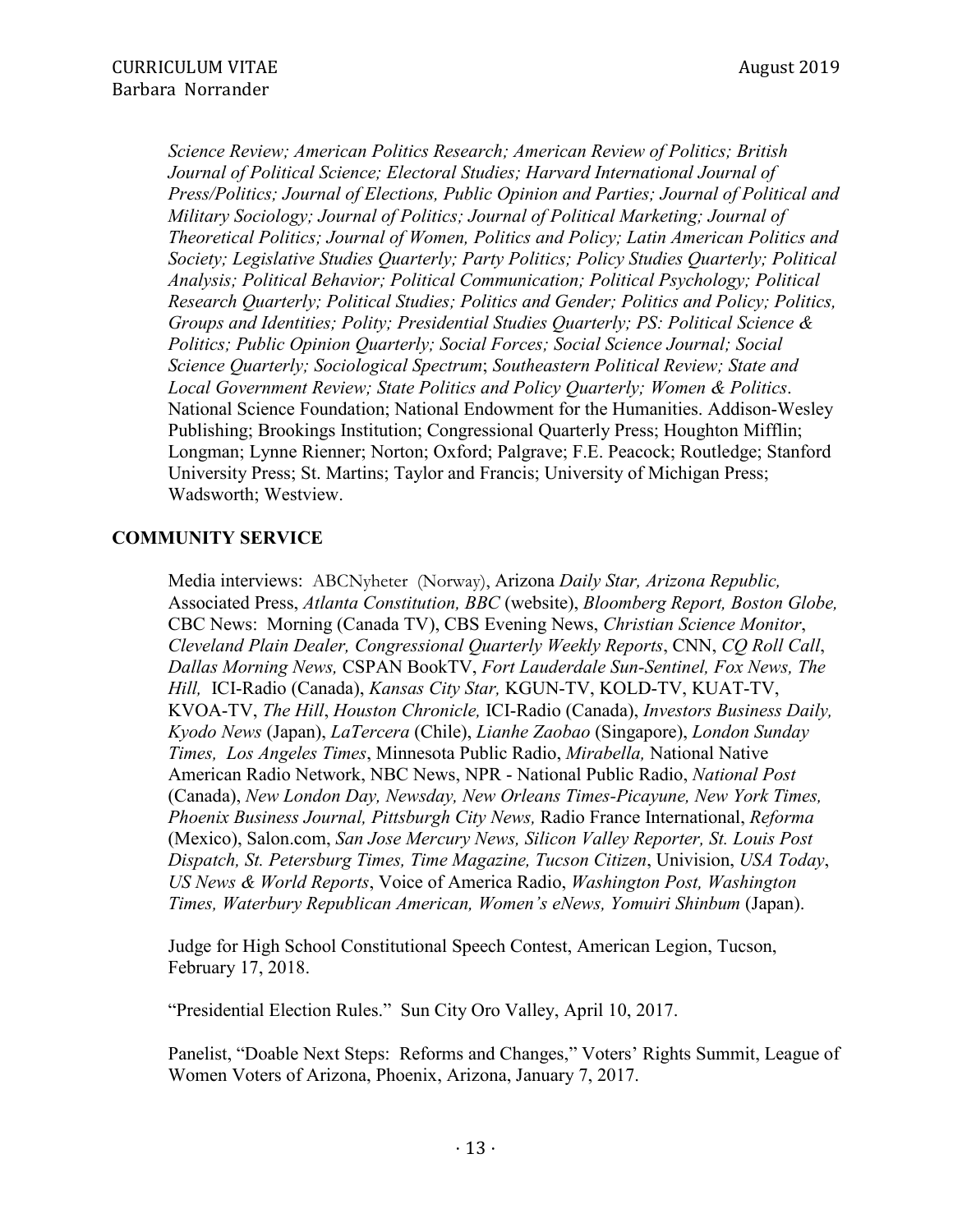"The State of State Election Laws," League of Women Voters, Tucson, October 15, 2016.

Organized and moderated the panel on "Latino Voters: A 2016 Analysis and Conversation." October 14, 2016. Panelists included John Garcia, Sylvia Manzano, Gabriel Sanchez and Lisa Sanchez. The panel was presented in conjunction with the Tucson Hispanic Chamber of Commerce, the Dean's office of Social and Behavior Sciences and the School of Government and Public Policy.

Panelist, "Immigration, European and American Perspectives," Germany Meets the United States program, sponsored by University of Arizona and the Embassy of the Federal Republic of Germany, October 5, 2016.

Panelist, "Shaping The Future of Arizona," Southern Arizona Leadership Council, January 20, 2016.

"Women and the 2012 Election," Women's Salon Series, August 16, 2012.

"The Hatfields and McCoys are in Congress," Perspectives community group meeting, November 17, 2011, Tucson, Arizona.

"The Effects of Election Laws on Voters' Decisions," as part of panel discussion on the topic of "Is Our Democracy at Risk," League of Women Voters, Tucson, Arizona, October 16, 2010.

"Reflections on the 2010 Elections," Perspectives community group meeting, November 11, 2010, Tucson, Arizona.

"Don't Blink or You'll Miss 'Em: The 2008 Presidential Primaries," with Jan Leighley. *University of Arizona Alumnus*, 85 (Fall 2007): 46-47.

Member, Project Vote Smart's Key Vote Advisory Board. 2005-2012.

Participant in the Committee for Party Renewal's *amicus curiae* brief arguing for the rights of parties to set their own primary rules in U.S. Supreme Court case, *California Democratic Party v. Jones*, 530 U.S. 567 (2000). Brief online at [http://supreme.lp.findlaw.com/supreme\\_court/briefs/99-401/99-401fo2/brief/brief01.html](http://supreme.lp.findlaw.com/supreme_court/briefs/99-401/99-401fo2/brief/brief01.html)

Reported to Democratic National Committee's Rules and Bylaw Commission on Internet voting and regional primaries, San Francisco, CA, April 1, 2000.

Academic panel reporting to Republican National Committee's Advisory Commission on Presidential Nominating Process, Washington, D.C., December 13, 1999. Published in *Nominating Future Presidents: A Review of the Republican Process*, Republican National Committee, 2000.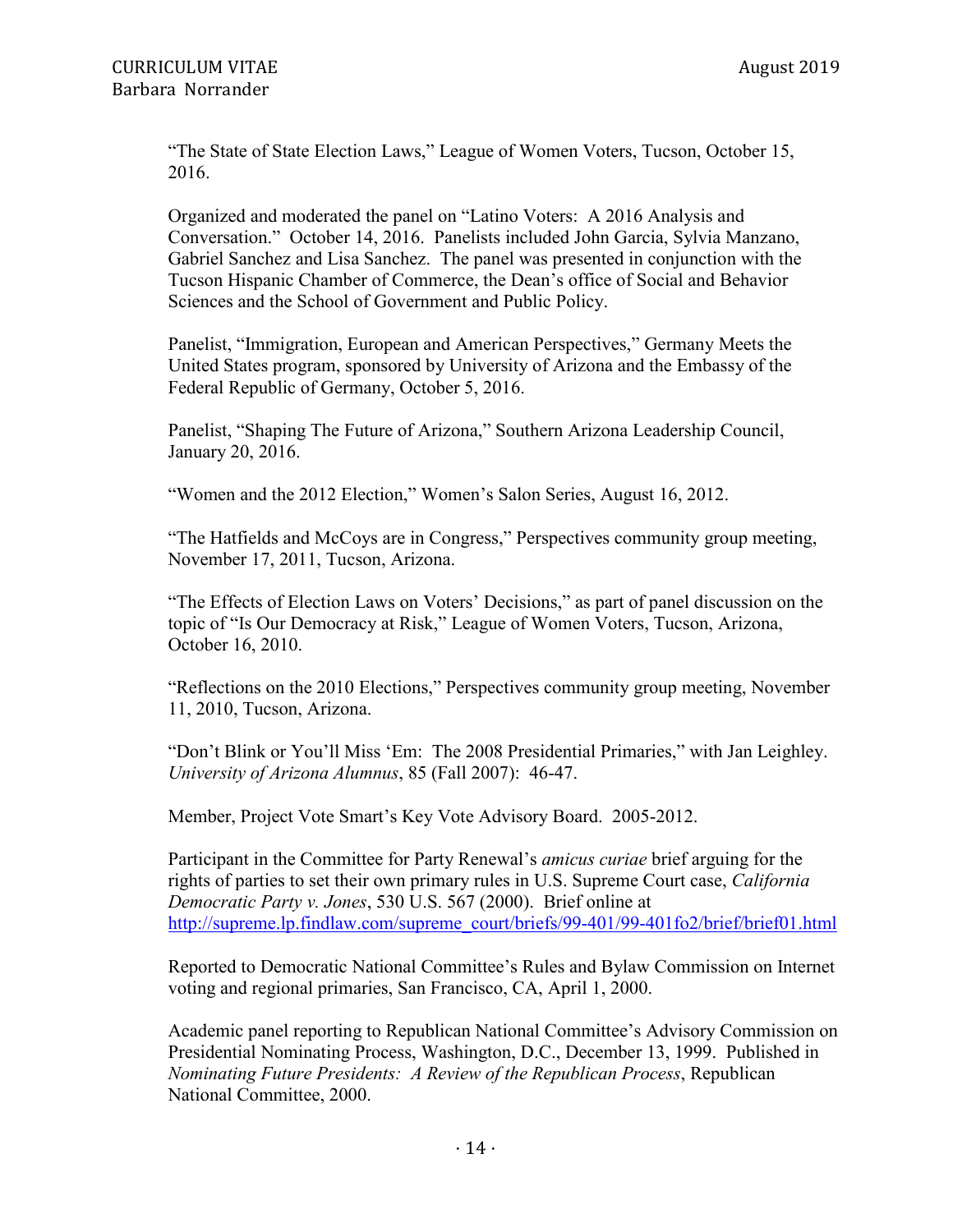Executive Board member, Northern California Committee for Party Renewal, 1987-1990. The Committee's positions on the rights of party organizations were upheld in the Supreme Court case, *Eu v. San Francisco County Democratic Central Committee* (1989).

Public opinion poll for KNTV news. Results presented during documentary, December 15, 1987. Topic: Popularity of San Jose mayor and downtown redevelopment.

"Open Primaries Weaken Parties," guest editorial, San *Jose Mercury News*, December 29, 1986, 7B.

Public opinion poll for *San Jose Mercury News*, published May 18, 1986, p. 7p. Topic: Regional development and intercity cooperation.

### **UNIVERSITY SERVICE**

University & College Level:

Chair, Committee on Elections, 2014-2015, member 2012-2015 Chair, SBS Promotion and Tenure Committee, 2014-2015, member 2013-2016; Chair, 2001-2002, member 2000-2003, Member, Graduate Council, 2004-2007 Chair, SBS Millennium Report Committee, 2002-2003 SBS Outstanding Graduate Teaching Assistant Award Committee, 2000 Instructional Computing Advisory Committee, University level, 1993-1994 Acting Director, University of Arizona Survey Research Center, 1991

Department Level:

Executive Committee, 1993-2000, 2006-2010, 2012-2015 Peer Review Committee, 1994, 2002-2004, 2008-2009, 2012-2014 Head Review Committee, 2013-2014 Director of Graduate Studies, 1994-2000; Acting Director, 2012-2013 Graduate Studies Committee, member: 1990-1991, 1994-2001, 2005-2006, 2012-2015; chair: 1994-2000, 2012-2013 Recruitment Committee, 1993, 1994, 1995, 1996, 1998, 2012 (chair), 2013 (chair) 2015 (chair), 2016 Undergraduate Director, 2006-2009 Internship Director, 2002-2005 Personnel Director, 2006-2008 Head Search Committee, 2004 Curriculum and Teaching Committee, 1994-95 Colloquium Director, 1993-1994 Strategic Planning Committee, 1992-1993